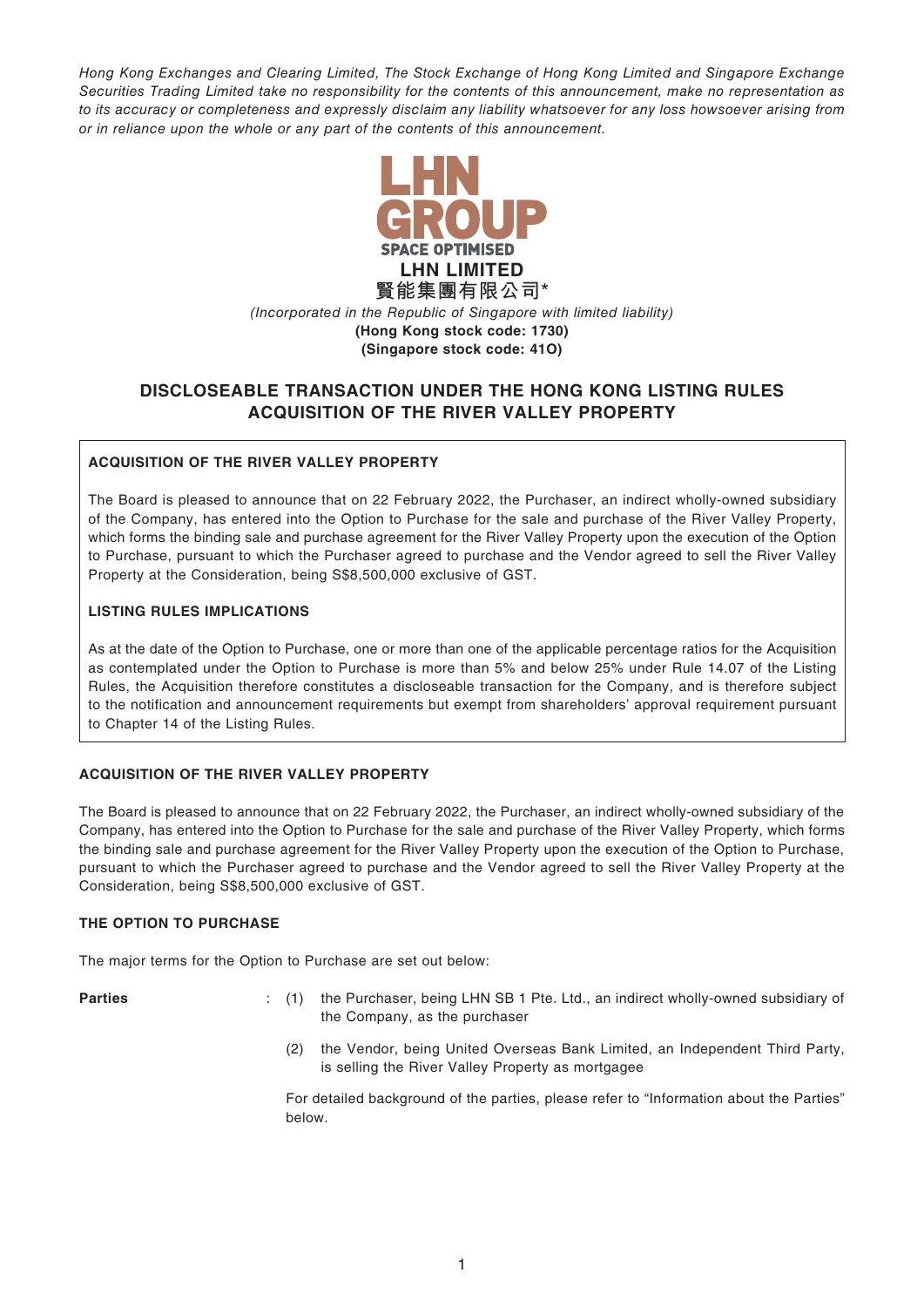| <b>Consideration</b>       |   | The Consideration was S\$8,500,000 exclusive of GST, of which, S\$850,000 exclusive<br>of GST was paid as at the date of the Option to Purchase as deposit.                                                                                                                                                                                                                                                                                                                                                                                                                                                                                                                                                                                                                                                                                                                                                                                                                                          |
|----------------------------|---|------------------------------------------------------------------------------------------------------------------------------------------------------------------------------------------------------------------------------------------------------------------------------------------------------------------------------------------------------------------------------------------------------------------------------------------------------------------------------------------------------------------------------------------------------------------------------------------------------------------------------------------------------------------------------------------------------------------------------------------------------------------------------------------------------------------------------------------------------------------------------------------------------------------------------------------------------------------------------------------------------|
|                            |   | The Parties have determined the total Consideration through arm's length negotiation<br>on normal commercial terms and taking into consideration, among others, the potential<br>of the properties, the value and the prevailing market prices of properties of similar<br>nature available in the vicinity.                                                                                                                                                                                                                                                                                                                                                                                                                                                                                                                                                                                                                                                                                         |
| <b>Payment and payment</b> | ÷ | The Consideration is or will be satisfied (as the case may be) as follows:                                                                                                                                                                                                                                                                                                                                                                                                                                                                                                                                                                                                                                                                                                                                                                                                                                                                                                                           |
| schedule                   |   | the deposit of S\$850,000 exclusive of GST was paid by the Purchaser to the<br>(i)<br>Vendor through internal sources of funding; and                                                                                                                                                                                                                                                                                                                                                                                                                                                                                                                                                                                                                                                                                                                                                                                                                                                                |
|                            |   | the remaining balance of S\$7,650,000 exclusive of GST, being the total<br>(ii)<br>Consideration exclusive of GST less the sum of deposit, is to be paid on the<br>Completion Date which is to be funded by internal sources of funding and bank<br>borrowings.                                                                                                                                                                                                                                                                                                                                                                                                                                                                                                                                                                                                                                                                                                                                      |
| <b>Condition precedent</b> |   | The sale and purchase of the River Valley Property shall be subject to the Purchaser<br>obtaining written approval (the "LDAU Approval") from the Controller of Residential<br>Property (Land Dealings (Approval) Unit, SLA) (the "LDAU") to purchase the River<br>Valley Property.                                                                                                                                                                                                                                                                                                                                                                                                                                                                                                                                                                                                                                                                                                                  |
| <b>Rescinding rights</b>   | ÷ | In the event that the LDAU Approval is not obtained by the Completion Date, either<br>party may elect by notice in writing to the other party to terminate the sale and<br>purchase pursuant to the Option to Purchase and upon service of such written notice<br>on the other party, the Option to Purchase shall be null and void and the Purchaser<br>shall return to the Vendor (where applicable) all documents relating to the River Valley<br>Property, including, without limitation, the documents of title in respect of the River<br>Valley Property and the Purchaser shall, at the Purchaser's own cost and expense,<br>withdraw any caveats and cancel any entries relating to the River Valley Property<br>in the Singapore Land Authority and thereafter, all monies paid by the Purchaser<br>to the Vendor shall be refunded to the Purchaser free of interest and without any<br>compensation or deduction whatsoever within five days from the date of service of<br>such notice. |
| <b>Possession</b>          |   | The River Valley Property is sold with vacant possession to be given on completion.                                                                                                                                                                                                                                                                                                                                                                                                                                                                                                                                                                                                                                                                                                                                                                                                                                                                                                                  |
| <b>Property</b>            |   | The River Valley Property is sold in such state and condition and in all other respects<br>whatsoever on an "as is where is" basis as at the Completion Date.                                                                                                                                                                                                                                                                                                                                                                                                                                                                                                                                                                                                                                                                                                                                                                                                                                        |
| <b>Completion</b>          |   | Completion shall take place on the Completion Date.                                                                                                                                                                                                                                                                                                                                                                                                                                                                                                                                                                                                                                                                                                                                                                                                                                                                                                                                                  |

## **INFORMATION ABOUT THE RIVER VALLEY PROPERTY**

The River Valley Property is located at 298 River Valley Road, Singapore 238339, which has a land area of 205.4 sq.m and is a freehold property. The property will be delivered with vacant possession on completion. The total gross floor area of the proposed building is 571.22 sq.m (comprising commercial gross floor area of 146.04 sq.m and residential gross floor area of 425.18 sq.m).

## **REASONS AND BENEFITS FOR THE ACQUISITION OF THE RIVER VALLEY PROPERTY**

The Group intends to operate the River Valley Property as a co-living space, which will expand the Group's portfolio of properties under the co-living business in Singapore, increase the brand value of COLIWOO, provide potential capital appreciation to the Group and provide additional opportunities to generate revenue.

For reasons above, the Board considers that the Acquisition and the transactions contemplated under the Option to Purchase (including the Consideration) are fair and reasonable, on normal commercial terms, and are in the interests of the Company and the Shareholders as a whole.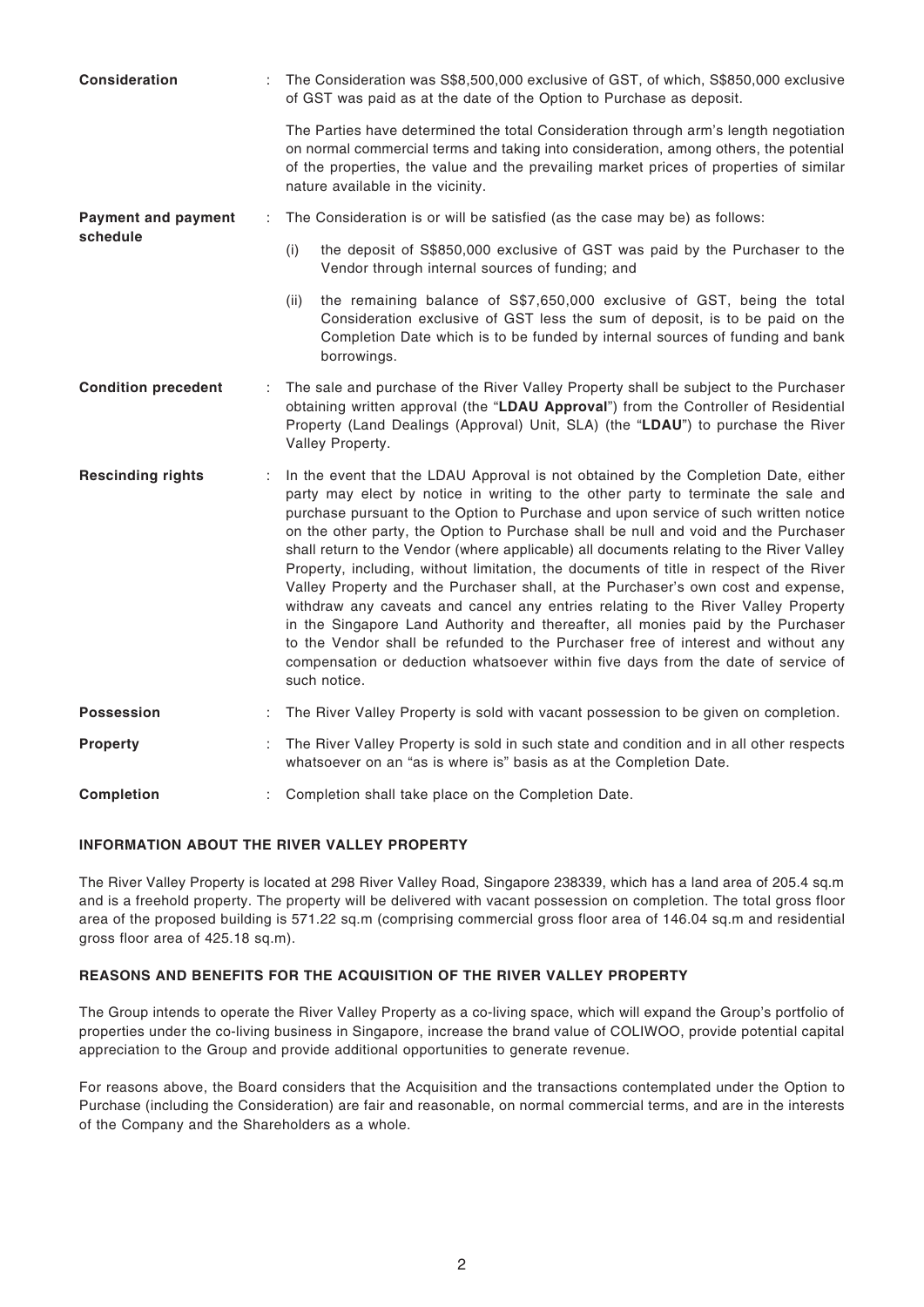### **INFORMATION ABOUT THE PARTIES**

#### **Information about the Company and the Purchaser**

The Company is a real estate management services group, with the expertise and experience to generate value for its landlords and tenants through its expertise in space optimisation, and logistics service provider headquartered in Singapore. The Group currently has three main business segments, namely: (i) space optimisation business; (ii) facilities management business; and (iii) logistics services business, which are fully integrated and complement one another. The Group currently operates mainly in Singapore, Indonesia, Thailand, Myanmar, Hong Kong, Malaysia and Cambodia.

The Purchaser is an indirect wholly-owned subsidiary of the Company in Singapore, which primarily engages in space optimisation.

#### **Information about the Vendor**

The Vendor, United Overseas Bank Limited (UOB), is a company listed on the mainboard of the SGX-ST (SGX stock code: U11) and is selling the River Valley Property as mortgagee. The Vendor is one of the major banks in Asia and operates through its head office in Singapore and banking subsidiaries in China, Indonesia, Malaysia, Thailand and Vietnam, as well as branches and representative offices across the region. The Vendor is also one of the Group's principal bankers and may from time to time provide banking, financial or other services to the Group. As at date of this announcement, the Vendor has no direct business relationship with any of its directors or substantial shareholders.

Save as disclosed above, the Vendor, its substantial shareholders and controlling shareholders are Independent Third Parties to the Group to the best of the Directors' knowledge, information and belief having made all reasonable enquiries.

#### **LISTING RULES IMPLICATIONS**

As at the date of the Option to Purchase, one or more than one of the applicable percentage ratios for the Acquisition as contemplated under the Option to Purchase is more than 5% and below 25% under Rule 14.07 of the Listing Rules, the Acquisition therefore constitutes a discloseable transaction for the Company, and is therefore subject to the notification and announcement requirements but exempt from shareholders' approval requirement pursuant to Chapter 14 of the Listing Rules.

#### **CATALIST RULES IMPLICATIONS**

As disclosed above under "Information of the Parties", the Company is primarily in the business of real estate management services and the Acquisition is part of the Group's strategy and plan to expand its portfolio of properties managed under the space optimisation business. Profits generated from the River Valley Property would be accounted for under the space optimisation business. Accordingly, the entry into the Option to Purchase for the purposes of acquiring and operating the River Valley Property is in the Group's ordinary course of business.

The disclosure requirements of this announcement in respect of the Acquisition are referenced from Chapter 7 of the Catalist Rules. The Acquisition is not expected to have any material financial impact on the consolidated net tangible asset per share and the consolidated earnings per share of the Group for the financial year ending 30 September 2022. Being dual-primary listed on both Catalist of the SGX-ST and the Stock Exchange, the Company has undertaken to comply with the more onerous set of listing rules. Accordingly, this announcement had been prepared in accordance to the disclosure requirements of Chapter 14 of the Listing Rules.

#### **DEFINITIONS**

In this announcement, unless the context otherwise requires, the following expressions have the following meanings:

| "Acquisition"    | the acquisition of the River Valley Property as contemplated under the Option to Purchase               |
|------------------|---------------------------------------------------------------------------------------------------------|
| "Board"          | the board of Directors                                                                                  |
| "Catalist Rules" | Section B of the listing manual of the SGX-ST as amended, supplemented or modified<br>from time to time |